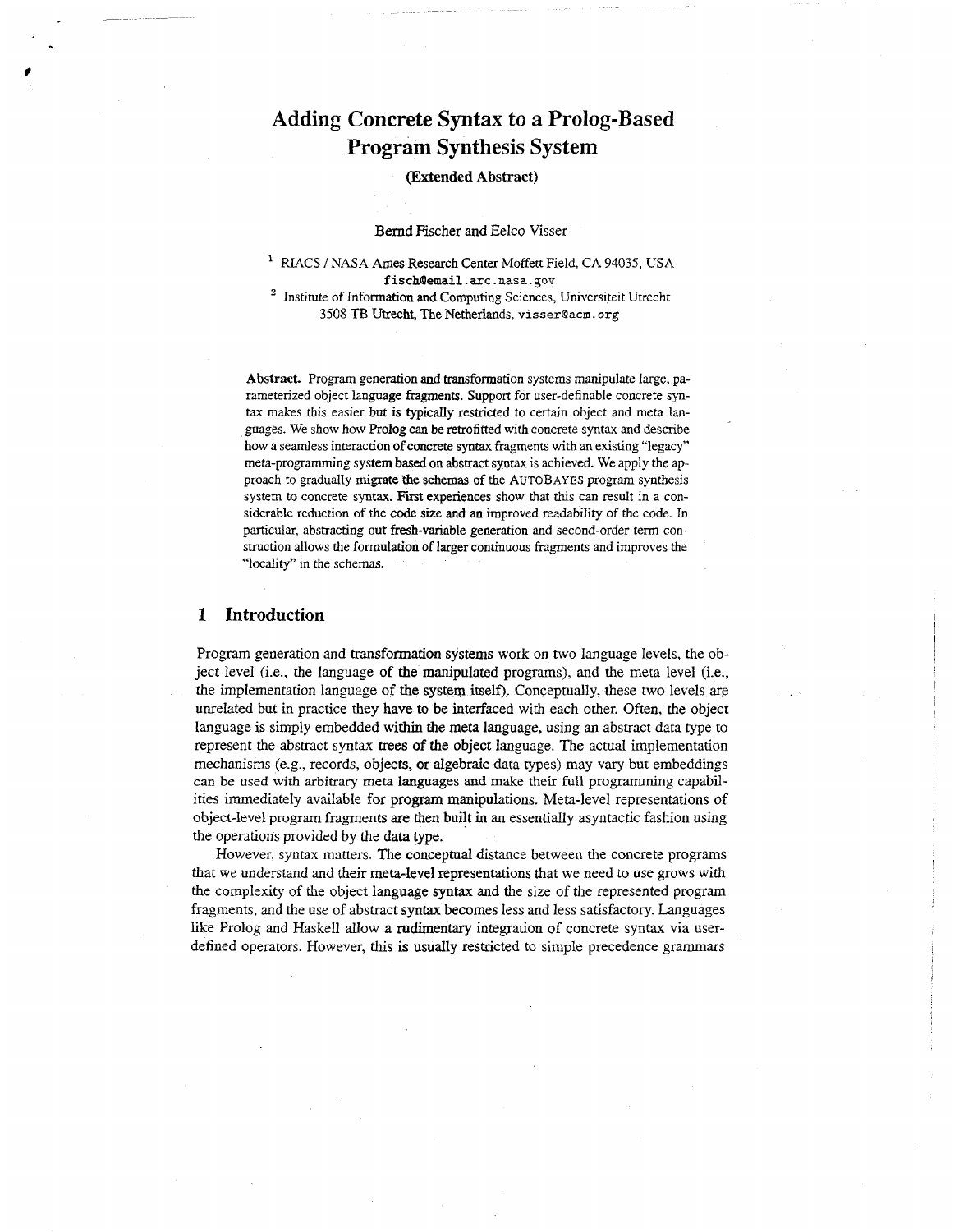so that realistic object languages cannot be represented well if at all. Traditionally, a quotation/anti-quotation mechanism is thus used to interface languages: a quotation denotes an object-level fragment, an anti-quotation denotes the result of a meta-level computation which is spliced into the object-level fragment. If object language and meta language coincide, the switch between the then purely conceptual language levels is easy and a single compiler can be used to process them both. If the object language is user-definable, the mechanism becomes more complicated to implement and usually requires specialized meta languages such as ASF+SDF **[6],** Maude **[5],** or TXL **[41**  which support syntax definition and reflection.

In this paper, we follow a slightly different path. We describe the first experiences with our ongoing work on adding support for user-definable concrete syntax to AUTO-**BAYES** [9,7], a large, schema-based program synthesis system implemented in Prolog. We follow the general approach outlined in **[l5].** which allows the extension of an arbitrary meta language with concrete object language syntax by merging the syntax definitions of both languages. We show how the approach is instantiated for Prolog and describe the processing steps required for a seamless interaction of concrete syntax fragments with the remaining "legacy" meta-programming system based on abstract syntax-despite all its idiosyncrasies.

The original motivation for this specific path was purely pragmatic. We wanted to realize the benefits of concrete syntax without forcing the disruptive migration of the entire system to a different meta-programming language. Retrofitting Prolog with support for concrete syntax allows a gradual migration. Our long-term goal, however, is more ambitious: we want to support **domain experts** in **creating and** maintaining **schemas. We**  expect that the use of concrete syntax makes it easier to gradually "schematize" existing domain programs. We also pIan to use different grammars to describe programs on different levels of abstraction and thus to support domain engineering.

## **2 Overview of the AutoBayes-System**

**AUTOBAYES** is a fully automatic program synthesis system for data analysis problems. It has been used to derive programs for applications like the analysis of planetary nebulae images taken by the Hubble space teIescope [SI 2s well as research-level machine learning algorithms [I]. It is implemented in SWI-Prolog **[16]** and currently comprises about **64,000** lines of documented code; Figure 1 shows the system architecture.

**AUTOBAYES** derives code from a *statistical model* which describes the expected properties of the data in a fully declarative fashion: for each problem variable (Le., observation or parameter), properties and dependencies are specified via probability distributions and constraints. The top box in Figure **1** shows the specification of a nebulae analysis model. The last two clauses are the core of this specification; the remaining clauses just declare the model constants and variables, and impose constraints on them. The distribution clause

**x(I,J)** *gauss(i0* \* **exp(-((I-x0)\*\*2+(J-y0)\*\*2)/(2\*r\*\*2)), sigma).** 

states that, with an expected error *sigma,* the expected value of the observation *2* at a given position  $(i, j)$  is a function of this position and the nebula's center position  $(x_0, y_0)$ , radius r, and overall intensity  $i_0$ . The task clause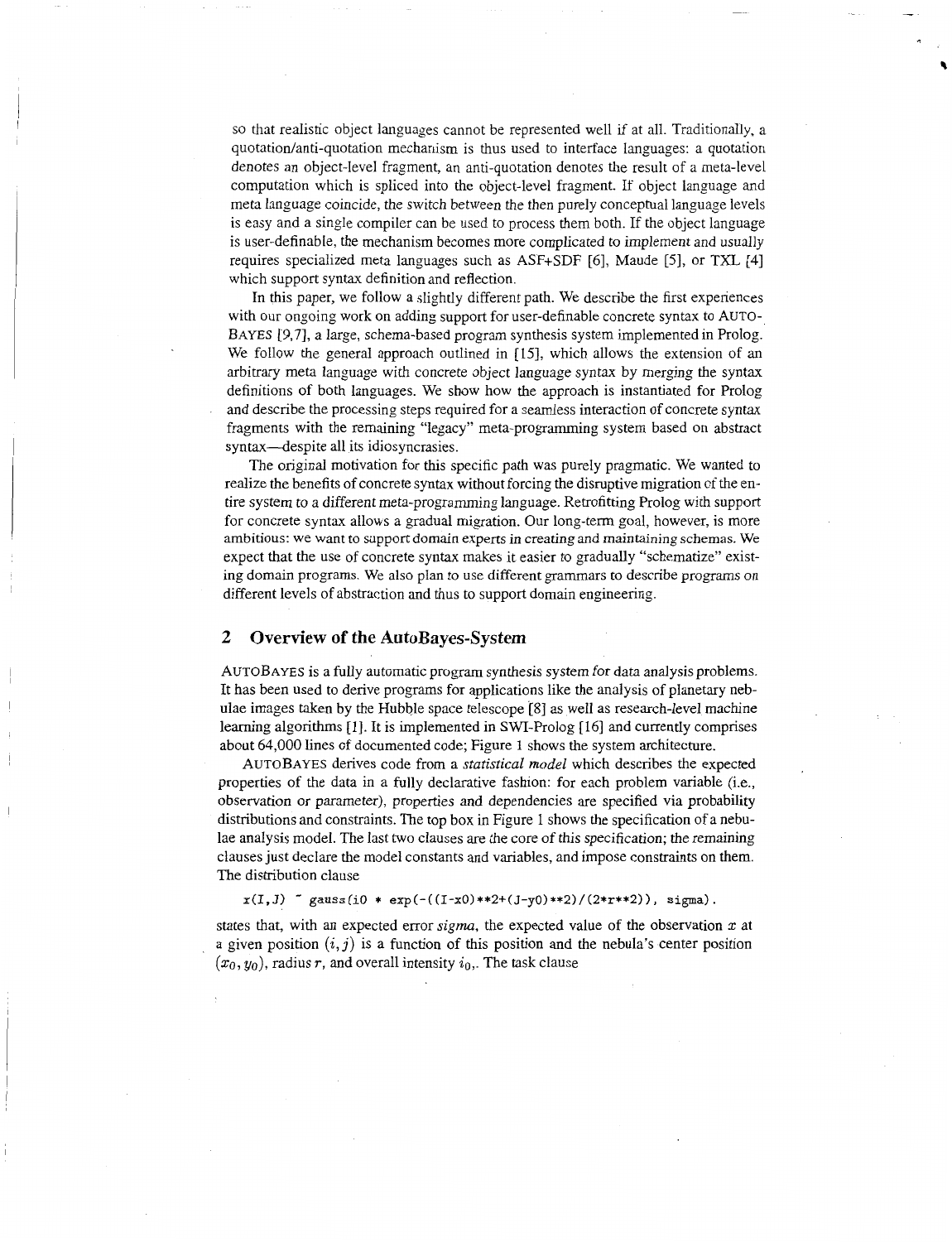

**Fig. 1. AUTOBAYES** system architecture.

## max pr **(x** I **{io ,xo.** yo **,r ,sigma}) for {io ,xO,yo** *,r,* **sigma}.**

.

*i* 

specifies the analysis task the synthesized program has to solve, i.e., to estimate the parameter values which maximize the probability of actually observing the given data and thus under the given model best explain the observations. In this case, the task can be solved by a mean square error minimization due to the gaussian distribution of the data and the specific form of the probability. Note, however, that *(i)* this is not immediately clear from the model,  $(ii)$  the function to be minimized is not explicitly given in the model, and *(iii)* even small modifications of the model may require completely different algorithms.

**AUTOBAYES** thus derives the code following a schema-based approach. **A** *program schema* consists of a parameterized code fragment (i.e., template) and a set of constraints. Code fragments are written in **ABIR (AUTOBAYES** Intermediate Representation), which is essentially **a "sanitized** variant of *C* (e.g., no pointers nor side effects in expressions) but also contains a number of domain-specific constructs (e.g., vector/matrix operations, finite sums, **and** convergence-loops). The parameters are instantiated either directly by the schema or by **AUTOBAYES** calling itself recursively with a modified problem. The constraints determine whether a schema is applicable and how the parameters can be instantiated. They are formulated as conditions on the model, either directly on the specification, **or** indirectly on a Bayesian network *[3]* extracted from the specification.

The schemas are organized hiearchically into a schema library. Its top layers contain decomposition schemas based on independence theorems for Bayesian networks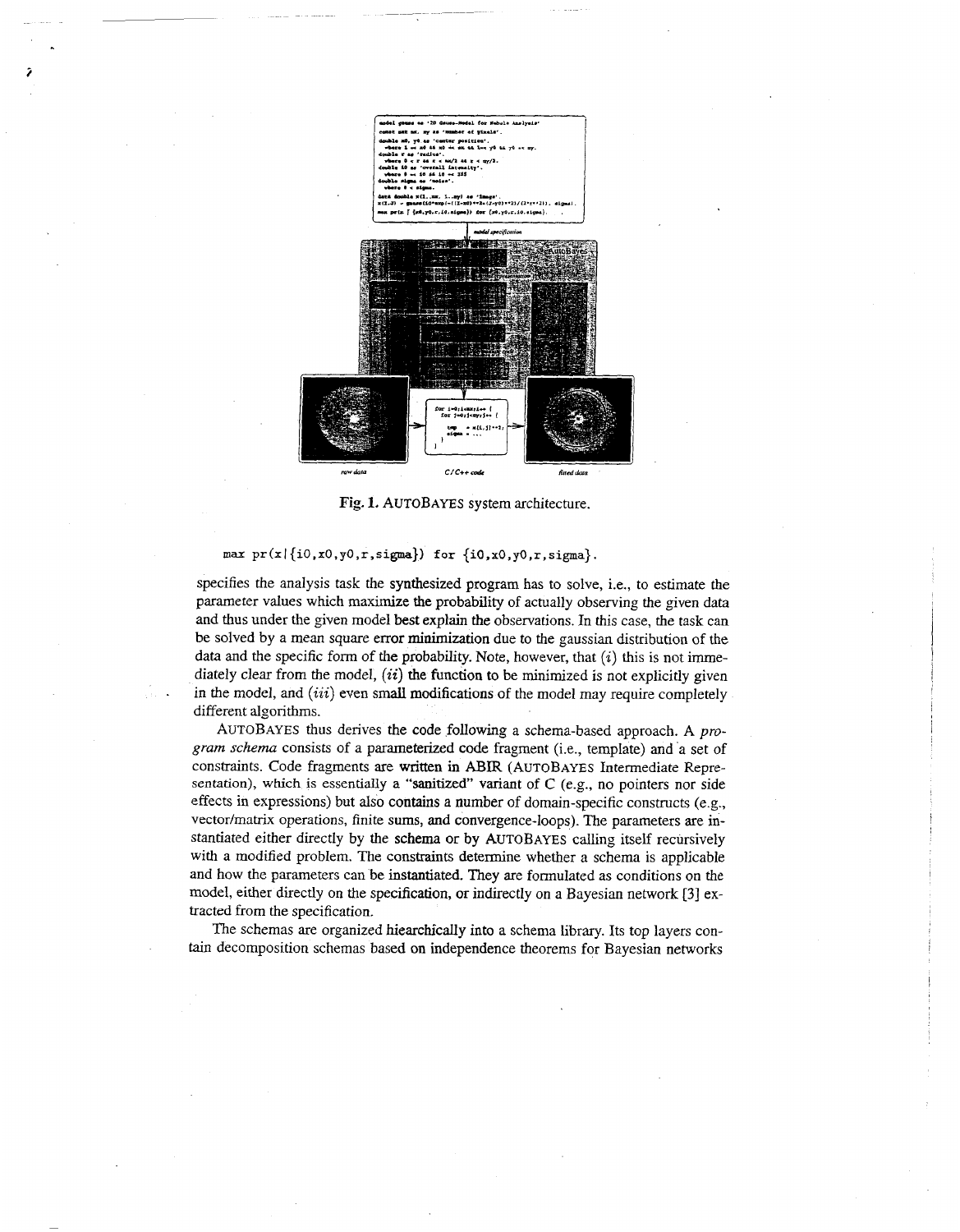which try to break down the problem into independent sub-problems. These are domainspecific divide-and-conquer schemas: the emerging sub-problems are fed back into the synthesis process and the resulting programs are composed to achieve a solution for the original problem. Guided by the network structure, AUTOBAYES is thus able to synthesize larger programs by composition of different schemas. The core layer of the library contains statistical algorithm schemas as for example *expectation maximization* (EM) [ 101 and *nearest neighbor clustering;* usually, these generate the skeleton of the program. The final layer contains standard numeric optimization methods as for example the simplex method or different conjugate gradient methods. These are applied after the statistical problem has been transformed into an ordinary numeric optimization problem and AUTOBAYES failed to find a symbolic solution for that problem.

The schemas are applied exhaustively until all maximization tasks are rewritten into **ABIR** code. The schemas can explicitly trigger large-scale optimizations which take into account information from the synthesis process. For example, all numeric optimization routines restructure the goal expression using code motion, common subexpression elimination, and memoization. In a final step, AUTOBAYES translates the ABIR code into code tailored for a specific run-time environment. Currently, it provides code generators for the Octave and Matlab environments; it can also produce standalone C and Modula-2 code. The entire synthesis process is supported by a large meta-programming kernel which includes the graphical reasoning routines, a symbolicalgebraic subsystem based on a rewrite engine. and a symbolic equation solver.

# **3 Migrating from Abstract Syntax to Concrete Syntax**

In the existing AUTOBAYES-implementation, schemas are simply Prolog-clauses and code fragments are simply Prolog-terms. The excerpt in Figure 2 shows a schema that implements (i.e,, generates code for) the Nelder-Mead simplex method for numerically optimizing a function with respect to a set of variables [ll]. The complete schema comprises 508 lines of documented Prolog-code, and is fairly typical in most aspects, e.g., the size of the overall schema and of the fragment, respectively, the amount of meta-programming, or the ratio between the code constructed directly (e.g., Code) and recursively (e.g., Reflect ion). This schema is also used to generate the algorithm core for the nebula specification.

The excerpt shows why the simple abstract syntax approach quickly becomes cumbersome as the schemas become larger. The code fragment is built up *from* many smaller fragments by the introduction of new meta-variables (e.g., Loop) because the abstract syntax would become unreadable otherwise. However, this makes it harder to follow and understand the overall structure of the algorithm. The schema is sprinkled with a large number of calls to small meta-programming predicates (e.g., model gensym, or index make); this makes it harder to write schemas because one needs to know not only the abstract syntax, but also a large part of the meta-programming base. The use of Prolog's term builder = . . (which is required as Prolog does not support second-order patterns) is particularly pervasive because schemas tend to be parameterized with the names of object-level data structures. In our experience, these peculiarities make the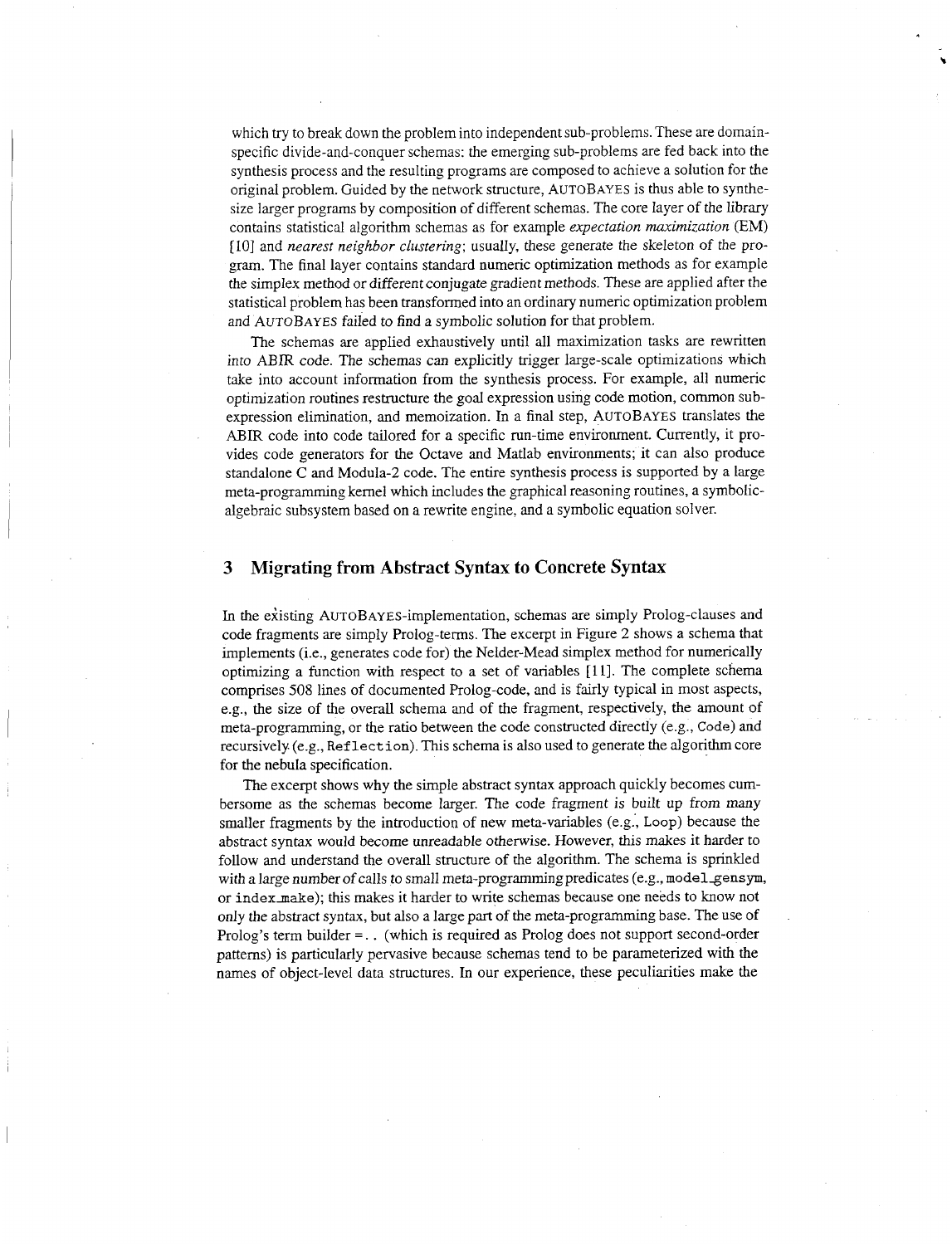```
schema(Formula, Vars, Constraint, Code) :- 
  ... 
 model-gensym(simplex, Simplex), 
  modei_gensym(simpiex, simpiex),<br>SDim = [dim(A_BASE, Size1), dim(A_BASE, Size0)],
 SDecl = matrix(Simplex, double, SDim,
                  [comment(['Simplex data structure: ('), Size, '+1) ',
                             'points in the ', Size, 
                             '-dimensional space'])]),
 var_fresh(I),
 var_fresh(J),
 index-make([I, dim(A-BASE, SizeO)], Index-i), 
 index\_make([J, dim(A\_BASE, Size1)], Index_i),Center_i =.. [Center, I],
 Simplex<sub>-</sub>ji =.. [Simplex, J, I],
 Centroid = 
   for ([Index_i],
       assign(Center_i, sum([Index_j], Simplex_ji), []),
       [comment(['Calculate the center of gravity in the simplex'])l), 
 ... 
 simplex_try(Formula, Simplex, ...,
              -1, 'Reflect the simplex from the worst point (F = -1)',
              Reflection).
 Loop = while(converging([...]),
              series ([Centroid, Reflection, ...], []),
              '[comment('Convergence loop')]),
 ... 
Code = block(loc1([SDec], ...]),series ([Init, Loop, Copy], []),
              [label(SLabel), comment(XP)]).
```
**Fig. 2.** AUTOBAYES-schema for the Nelder-Mead simplex method (excerpt)

!

learning curve much steeper **than it ought** to be, which in **turn** makes it difficult for a domain expert to gradually extend the system's capabilities by adding a single schema.

In the following, we show how this schema **is** migrated and refactored, making it easier to understand and maintain. **The** first step is to replace terms representing abstract syntax by concrete syntax literals, **e.g.,** 

```
Centroid = |[
  /* Calculate the center of gravity in the simplex */ 
  for( Index_i:idx )
    Center-i := sum( Index-j:idx ) Simplex-ji:exp 
I1
```
Here, we use  $\begin{bmatrix} \begin{bmatrix} \ldots \end{bmatrix} \end{bmatrix}$  as quotation operator but leave anti-quotation implicit. Prolog (meta-) variables are distinguished by capitalization and can thus be used directly in the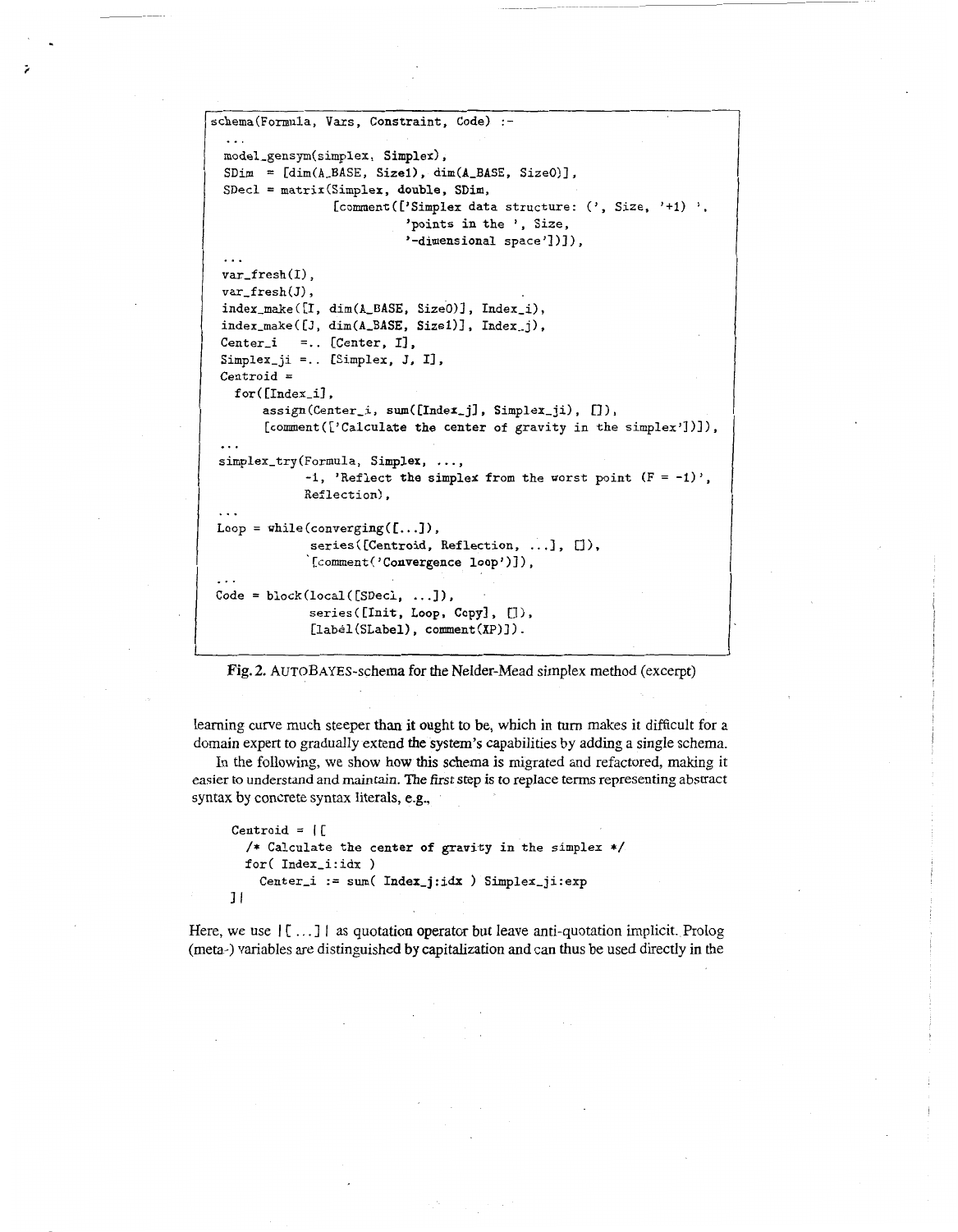concrete syntax. A general anti-quotation mechanism is not required since Prolog is a relational language and the result of a meta-computation is not uniquely determined any number of variables can be instantiated as a result. In a few places, the metavariables are tagged with their syntactic category, e.g., Index-i : idx. This allows the parser to resolve ambiguities and to introduce the injection functions necessary to build well-formed syntax trees.

The next step inlines the indexes, which eliminates the calls of the index make meta-predicate shown in Figure 2.

```
Centroid = IC 
  /* Calculate the center of gravity in the simplex */ 
  for( I := A-BASE .. SizeO ) 
    Center-i := sum( J := A-BASE .. Sizel ) Simplex-ji:exp 
31
```
Incidentally, this also eliminates the need for the tags because the syntactic category is now determined by the source text. Next, the array-references are inlined, thus eliminating the =. . -constructors.

```
Centroid = I [ 
  /* Calculate the center of gravity in the simplex */ 
  for( I := A-BASE .. SizeO ) 
    Center[I] := sum(J := A\_BASE.. Sizel ) Simplex[J, I]II
```
Finally, the object variables are tagged with @new; this is a special anti-quotation operator which constructs fresh object-level variable names.'

```
Centroid = I [ 
  /* Calculate the center of gravity in the simplex */ 
  for( IQneu := A-BASE . . SizeO ) 
    Center[I] := sum( J@new := A_BASE .. Size1 ) Simplex[J, I]
11
```
Here, the use of concrete syntax and the @new reduces the overall size by approximately *30%* and eliminates the need for any explicit meta-programming. The reduction ratio is more or less maintained over the entire schema. After migration along the lines above (Le., replacing the individual code fragments by concrete syntax and inlining the results at their use sites), the schema size is reduced from 508 lines to 366 lines.<sup>2</sup> At the same time, the resulting fewer but larger code fragments give a better insight into the structure of the generated code.

<sup>&</sup>lt;sup>1</sup> In ABIR, index variables are declared implicitly, so that the construction of an explicit declaration is not required.

<sup>&</sup>lt;sup>2</sup> Comparing lines of code is a rather imprecise measurement. After white space removal, the original schema has 7779 characters and the resulting schema with concrete syntax 5538, confirming a reduction **of** 30% in actual code size.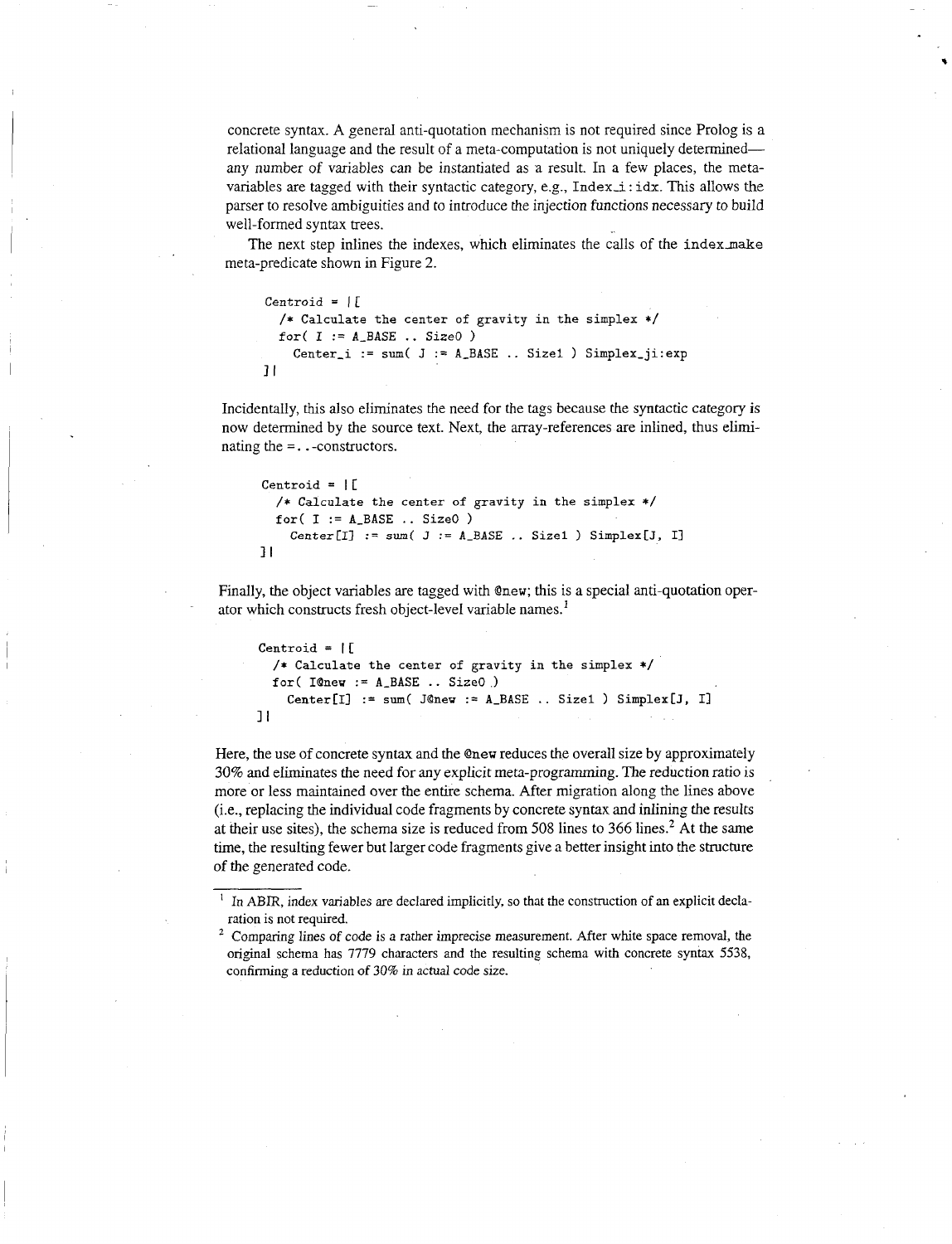# **4 Embedding Concrete Syntax into Prolog**

The extension of Prolog with concrete syntax as sketched in the previous section is achieved using the syntax definition formalism **SDF2** [13,2] and the transformation language Stratego [ 12,141 following the approach described in [ 151. **SDF** is used to specify the syntax of ABIR and Prolog **as** well as the ernbedding of ABIR into Prolog. Stratego is used to transform syntax trees over this combined language into a pure Prolog program. Apart from the application to Prolog, this work extends [ 151 with additional transformations on the embedded object code in order to produce code compatible with the legacy AutoBayes system and to support abstractions for second-order variables and fresh variable generation. In this section we give an overview of the components of concrete-pl, the transformation system mapping Prolog with concrete syntax to pure Prolog.

## **4.1 Combining Syntax Definitions**

The extension of a meta-language with concrete object syntax requires an embedding of the syntax of object code fragments as expressions in the meta-language. We thus created syntax definitions of Prolog and ABIR using **SDF.** Since **SDF** is a modular syntax definition formalism, combining languages is simply a matter of importing the appropriate modules, as illustrated by the following excerpt from the embedding of ABR into Prolog:

```
module PrologABIR 
imports Prolog ABIR 
exports 
  context-free syntax 
    "I[" Exp "]|" -> PrologTerm {cons("ToTerm"), prefer}
    "1 [I' Stat "1 I'I -> PrologTem {cons("ToTerm") , prefer} 
    [A-Zl [A-Za-zO-9-1* -> Id {prefer} 
    [A-Z] [A-Za-z0-9-] * " : exp" \rightarrow Expvariables
```
This module allows us to use ABIR Expressions and Statemements as Prolog terms, by quoting them with the I **C** and I I delimiters. The variables section declares schemas for *meta-variables.* Thus, a capitalized identifier can be used as a meta-variable for identifiers, and a capitalized identifier tagged with : **exp** can be used as a meta-variable for expressions. **As** mentioned above, a general antiquotation mechanism other than the inclusion of meta-variables is not required since Prolog is a relational language and the result of a meta-computation is not uniquely determined.

#### **4.2 Exploding Embedded Abstract Syntax**

After parsing a schema with *the* combined syntax definition the resulting abstract syntax tree is a mixture of Prolog and ABIR abstract syntax. For example, the Prolog-goal

 $Code = | [ X := Y + z ] |$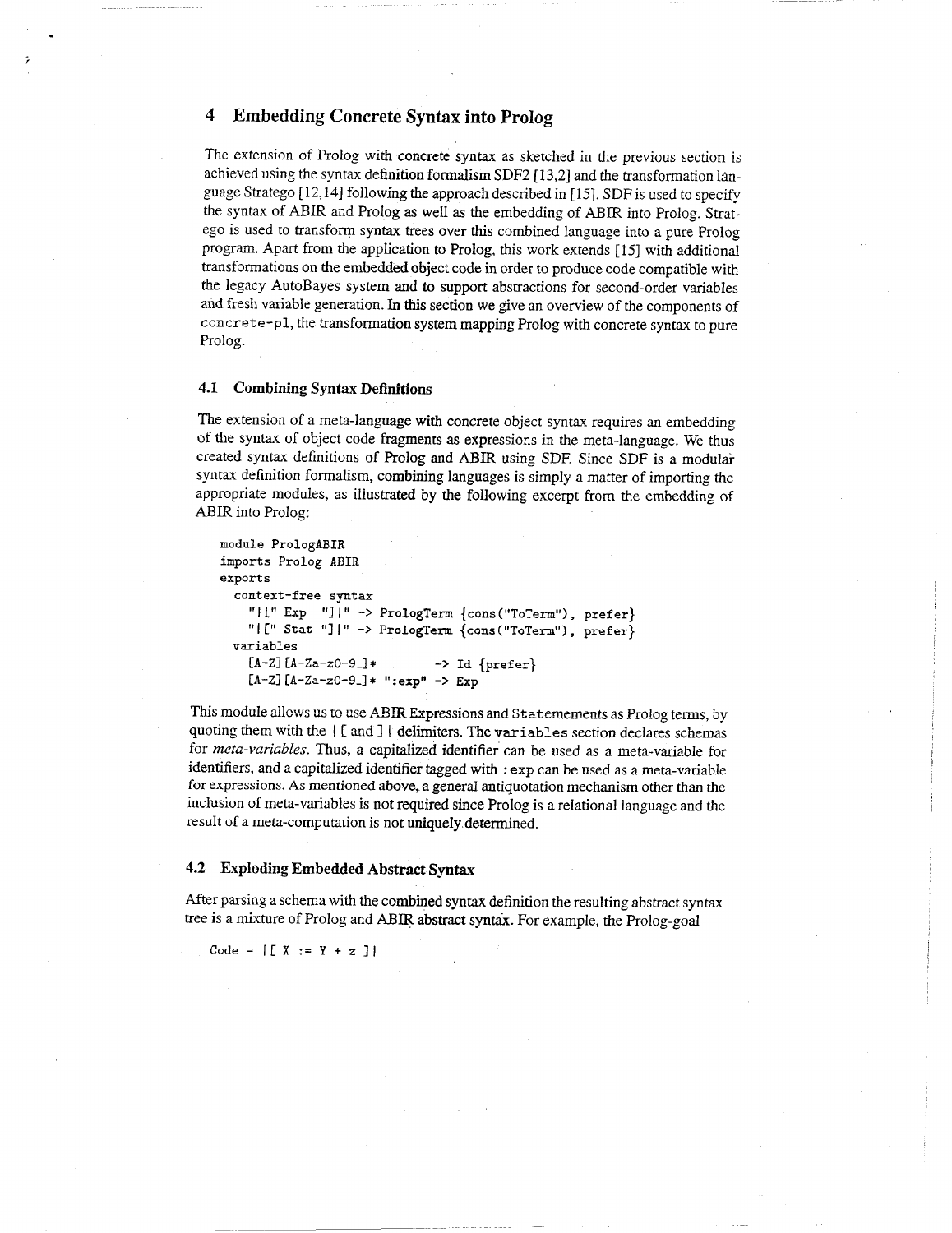is parsed into the abstract syntax tree

```
body goal(intix(var("Code"), op(symbol("=")),
               toterm(assign(var(meta-var("X"))),
                             plus(meta-var("Y:exp", var("z")))))
```
The language transitions are characterized by the toterm-constructor, and meta-variables are indicated by the meta-var-constructor. Thus, **bodygoal** and **infix** belong to Prolog abstract syntax, while **assign,** *var* and plus belong to ABIR abstract syntax. **A**  mixed syntax tree can be translated to a pure Prolog tree by "exploding" embedded tree constructors to functor applications:

```
bodygoal(infix(var("code"),op(symbol("=")),
                func (functor(word("assign")), 
                      [func(functor(word("var")), [var("X")]),
                      func (functor (word ("plus")),
                            [var("y"),
                             func (functor(word("var")), 
                                  [atom(quotedname(" 'z'"))]])])))))
```
After pretty-printing this tree we get the pure Prolog-goal

Code =  $\text{assign}(\text{var}(X), \text{ plus}(Y, \text{var('z'))})$ 

Note how the meta-variables **X** and Y have become Prolog variables representing a variable name and an expression, respectively, while the object variable *z* has become a character literal.

Explosion is defined generically using transformations on mixed syntax trees, i.e., it is independent from the object language. The basic transformation is rewriting functor applications in ABIR abstract syntax to functor applications in Prolog abstract syntax. This is expressed by the following Stratego transformation rule:

```
TrmOp : Op#(Ts1) -> func(functor(word(<lower-case>op)), Ts2)
       where <map(trm-explode)> Tsl => Ts2
```
Several other rules deal with special constructs such as meta-variables and lists. Rewriting the final Centroid-fragment on page 6 then produces the pure Prolog-goal

```
Centroid = 
  commented ( 
   comment([ 'Calculate the center of gravity in the simplex ']),for(index1ist (Eindex(newvar(1) ,var(A-BASE) ,var(SizeO>)]), 
        assign(arraysub(Center, [var(I)]), 
                sum(indexlist([index(newvar(J),
                                      var(A-BASE) ,var(Sizel))l), 
                    call (Simplex, [var(J) ,var (I) 1 1 1
```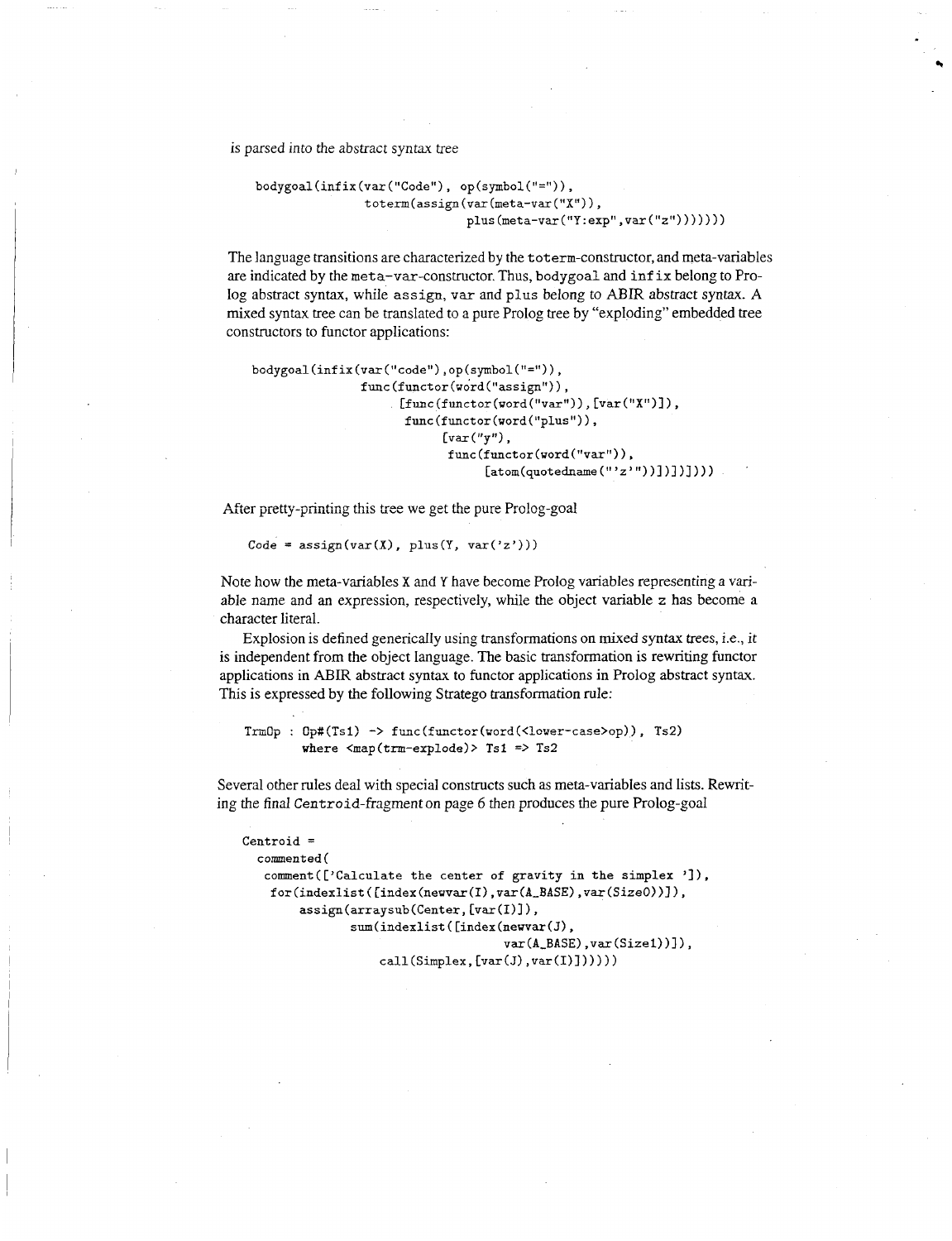#### **4.3 Custom Abstract Syntax**

Comparing the generated Centroid-goal above with the original in Figure 2 shows that the abstract syntax underlying the concrete syntax fragments does not correspond exactly to the original abstract syntax used in AutoBayes. The latter version is less precise, but more compact, since it was designed for direct use. In order to interface schemas written in concrete syntax with legacy components of the synthesis system, additional transformations are thus applied to the Prolog code, which translate between the two versions of the abstract syntax. For the Centroid-fragment this produces:

```
Centroid = 
 for( Cidx(newvar(1) ,A,BASE,SizeO)I, 
      assign(arraysub(Center, [I1 ) , 
              , 
sum( [idx(neuvar(J) ,A-BASE,Sizel)] , call(Simplex, [J, 11 1) 
      [comment(['Calculate the center of gravity in the simplex 'I)])
```
## **4.4 Lifting Predicates**

In AutoBayes, array accesses are represented by means of functor applications and object variable names are generated by gensym-predicates. This carnot be expressed in a plain Prolog term. Thus **arraysubs** and **calls** are hoisted out of abstract syntax terms and turned into term constructors and fresh variable generators as follows:

```
var-fresh(I), -a =. . CCenter,I] , var-fresh(J), -b =. . CSimplex,J,I] , 
Centroid = 
  for ( [idx (I, A-BASE, SizeO)] , assign(-a, sum([idx(J, A-BASE, Sizel)], -b)), 
      Ccomment(C'Calcu1ate the center of gravity in the simplex 'I)])
```
Hence, the embedded concrete syntax is transformed exactly into the form needed to interface it with the legacy system.

## **5 Conclusions**

Syntax matters. Program generation and transformation systems manipulate large, parameterized object language fragments. Operating on such fragments using abstractsyntax trees or string-based concrete syntax is possible, but has severe limitations in maintainability and expressive power. Any serious program generator should thus provide support for concrete object **syntax** together with **the** underlying abstract **syntax.**  Our work on extending the AutoBayes synthesis system with concrete syntax shows that this can result in a considerable reduction in the code size, but more importantly, an improved readability of the code. In particular, abstracting out fresh-variable generation and second-order term construction allows the formulation of larger continuous fragments and improves the "locality" in the schemas. The goal of having domain experts write meta-programs with concrete syntax depends on more than just concrete syntax. There are more aspects that make meta-programming hard. However, concrete syntax should make it easier rather than more difficult, we expect. Further evaluation of the approach involving domain experts should make clear whether this goal is achievable.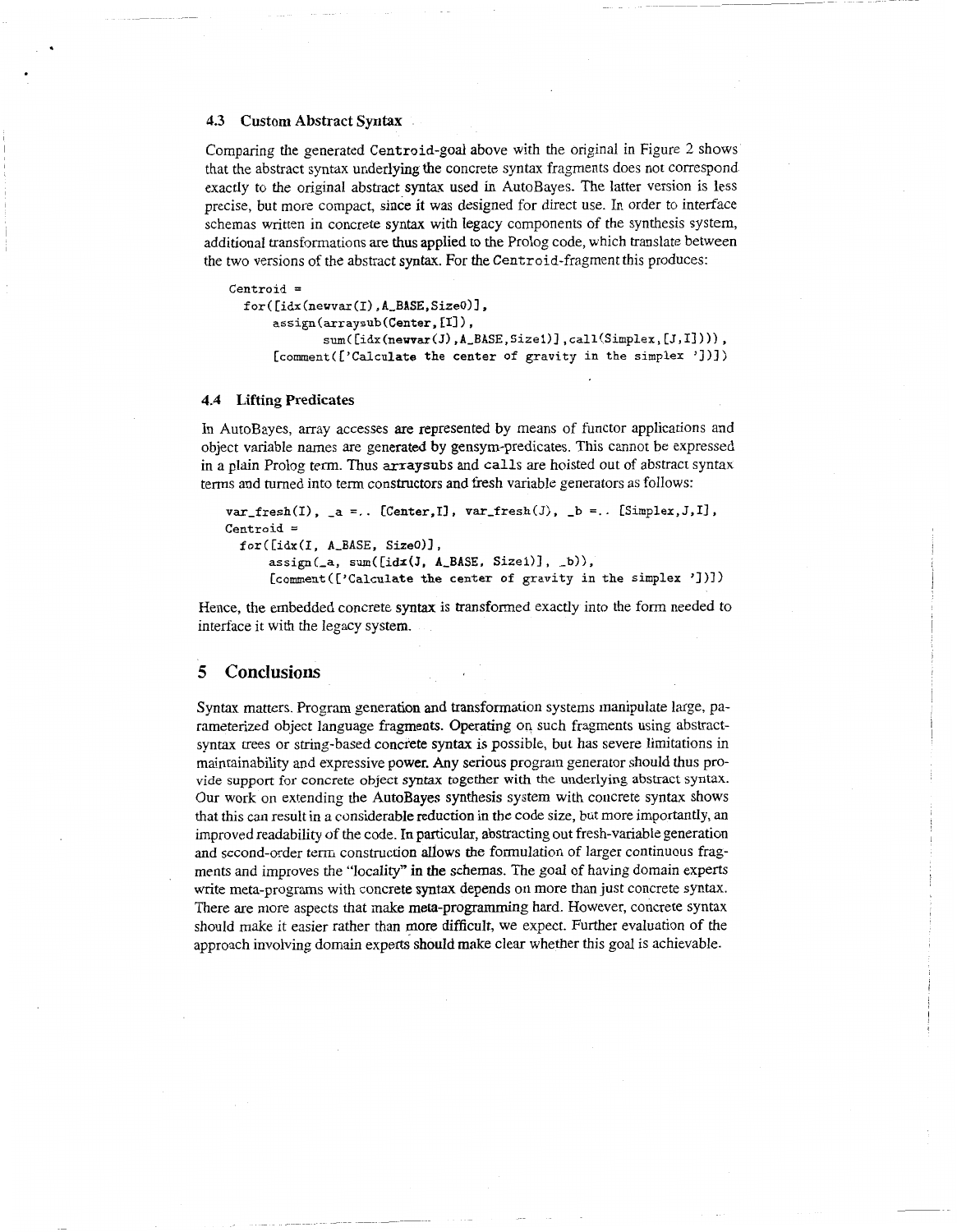The contribution of this work is twofold. In the first place, we describe an extension of Prolog with concrete object syntax, which is a useful tool for all meta-programming systems using Prolog. The concrete-pl tool that implements the mapping back into pure Prolog is available as a general tool for embedding object languages in Prolog.<sup>3</sup> In the second place, we demonstrate that the approach of [15] can indeed be applied to other meta languages than Stratego, and we extend it with object-language-specific transformations to achieve the integration with a legacy systems. This allows a gradual migration of existing systems, even if they were originally designed without support for concrete syntax in mind.

The concrete-pl tool is independent of the embedded object language. However, the transformations applied to the Prolog-code after explosion are specific to the implementation of the ABIR embedding. This aspect should be generalized in order to support arbitrary object languages. This mainly requires factoring out the postprocessing transformations on the Prolog-code and make these a parameter of the tool.

## **References**

- 1. W. Buntine, B. Fischer, and A. Gray. Automatic Derivation of the Multinomial PCA Algorithm. Technical report, 2003. Available at **http: //ase** . **arc. nasa. gov/people/f ischer/.**
- 2. **M.** van den Brand, J. Scheerder, J. **Viju,** and E. Visser. "Disambiguation Filters for Scannerless Generalized LR Parsers". In *Compiler Construction, LNCS 2304,* pp. 143-158. Springer, 2002.
- **3. W.** Buntine. "Operations for learning with graphical models". *JAIR* 2:159-225, 1994.
- 4. J. Cordy, I. Carmichael, and *R.* Halliday. *The 7XL Programming Language, Version 8,* **Apnl**  1995.
- 5. M. Clavel, F. Durán, S. Eker, P. Lincoln, N. Martí-Oliet, J. Meseguer, and J. Quesada. "The Maude System". In *RTA-IO, LNCS 1631,* pp. 240-243. Springer, 1999.
- 6. A. van Deursen, J. Heering, and P. Klint, (eds.). *Language Prototyping. An Algebraic Speci3 cafion Approach, AMAST Series in Computing 5.* World Scientific, 1996.
- 7. B. Fischer and J. Schumann. "AutoBayes: A System for Generating Data Analysis Programs from Statistical Models". *JFP,* 2003. To appear. Available at **http://ase.arc.nasa.gov/people/fischer/.**
- 8. B. Fischer and **I.** Schumann. Automating the Analysis of Pfanerary Nebulae Images, 2003. Submitted. Available at http://ase.arc.nasa.gov/people/fischer/.
- 9. A. Gray, B. Fischer, J. Schumann, and W. Buntine. "Automatic Derivation of Statistical Algorithms: The EM Family and Beyond". In *NIPS 15,* MIT Press, 2002.
- 10. G. McLachlan and T. Krishnan. *The EMAlgon'fhm and Extensions.* Wdey, 1997.
- 11. W. Press, B. Flannery, S. Teukolsky, and W. Vetterling. *Numerical Recipes in C.* Cambridge Univ. Press, Cambridge, 2nd edition, 1992.
- 12. E. Visser, Z.-e.-A. Benaissa, and **A.** Tolmach. "Building Program Optimizers with Rewriting Strategies". In *ICFP-3,* pp. 13-26. ACM, 1998.
- 13. E. Visser. *Syntax Definition for Language Prototyping.* PhD thesis, University of Amsterdam, September 1997.
- 14. E. Visser. "Stratego: **A** Language for Program Transformation based on Rewriting Strategies. System Description of Stratego 0.5". In *RTA-12, LNCS 2051,* pp. 357-361. Springer, 2001.
- 15. E. Visser. "Meta-Programming with Concrete Object Syntax". In *Generative Programming and Component Engineering, LNCS 2487,* pp. 299-315. Springer, 2002.

**http: //m. stratego-language** . **org/Stratego/PrologTools**